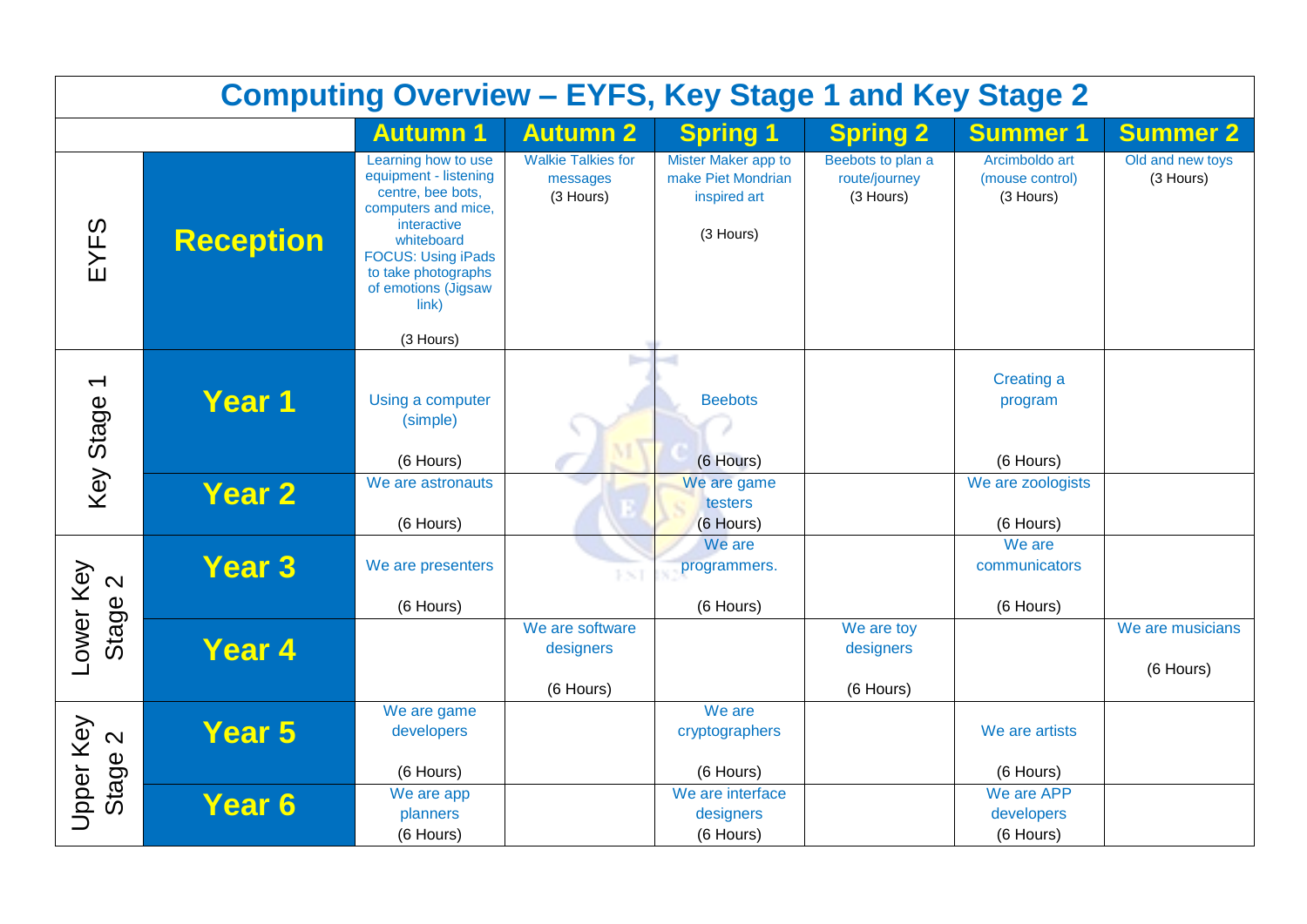| <b>Early Years Foundation Stage - Related to Computing</b>                |                                                                               |  |  |  |
|---------------------------------------------------------------------------|-------------------------------------------------------------------------------|--|--|--|
| <b>Physical Development</b>                                               | <b>The World</b>                                                              |  |  |  |
| <b>Moving and Handling Early Learning Goal</b>                            | <b>Technology Early Learning Goal</b>                                         |  |  |  |
| Children show good control and co-ordination in large and small           | Children recognise that a range of technology is used in places such as homes |  |  |  |
| movements. They move confidently in a range of ways, safely negotiating   | and schools. They select and use technology for particular purposes.          |  |  |  |
| space. They handle equipment and tools effectively, including pencils for |                                                                               |  |  |  |
| writing                                                                   |                                                                               |  |  |  |

|      | <b>All About Me!</b>                                                                                                                                                                               | Let's Pretend                           | <b>Animals</b>                             | Journeys                            | <b>Traditional Tales</b>           | <b>Changes</b>              |
|------|----------------------------------------------------------------------------------------------------------------------------------------------------------------------------------------------------|-----------------------------------------|--------------------------------------------|-------------------------------------|------------------------------------|-----------------------------|
| Year | learning how to use<br>equipment - listening<br>centre, bee bots,<br>computers and mice,<br>interactive<br>whiteboard<br>FOCUS: Using iPads<br>to take photographs<br>of emotions (Jigsaw<br>link) | • Using walkie talkies for<br>messages. | Digital art - using apps<br>to create art. | Beebots to plan a<br>route/journey. | Arcimboldo art - mouse<br>control. | Exploring old and new toys. |

- FST 1828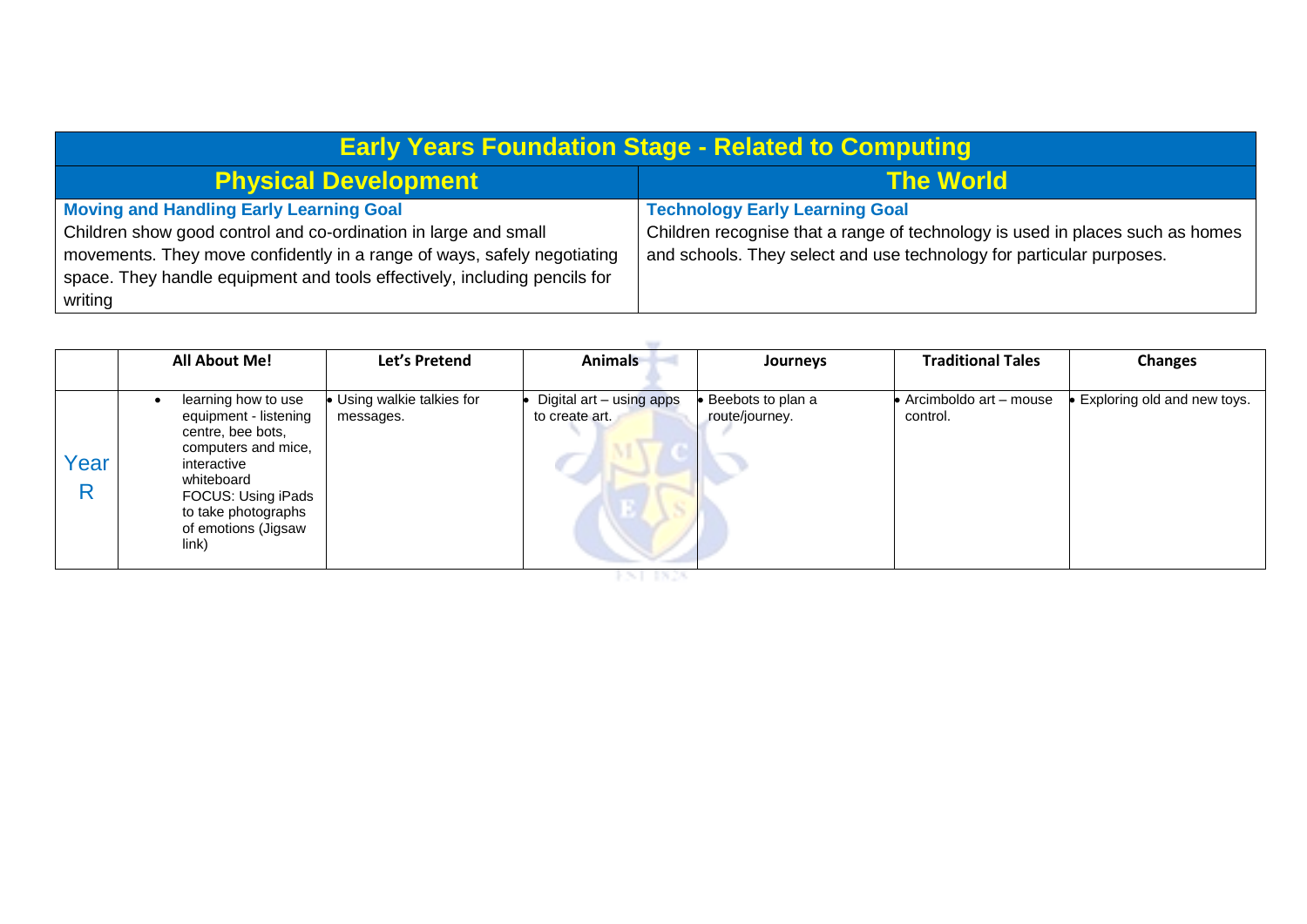## **National Curriculum – Computing**

## **Purpose of study**

A high-quality computing education equips pupils to use computational thinking and creativity to understand and change the world. Computing has deep links with mathematics, science, and design and technology, and provides insights into both natural and artificial systems. The core of computing is computer science, in which pupils are taught the principles of information and computation, how digital systems work, and how to put this knowledge to use through programming. Building on this knowledge and understanding, pupils are equipped to use information technology to create programs, systems and a range of content. Computing also ensures that pupils become digitally literate – able to use, and express themselves and develop their ideas through, information and communication technology – at a level suitable for the future workplace and as active participants in a digital world. **Aims** 

The national curriculum for computing aims to ensure that all pupils:

- can understand and apply the fundamental principles and concepts of computer science, including abstraction, logic, algorithms and data representation
- can analyse problems in computational terms, and have repeated practical experience of writing computer programs in order to solve such problems
- can evaluate and apply information technology, including new or unfamiliar technologies, analytically to solve problems are responsible, competent, confident and creative users of information and communication technology.

## **National Curriculum - Key stage 1**

Pupils should be taught to:

- understand what algorithms are; how they are implemented as programs on digital devices; and that programs execute by following precise and unambiguous instructions
- create and debug simple programs
- use logical reasoning to predict the behaviour of simple programs
- use technology purposefully to create, organise, store, manipulate and retrieve digital content recognise common uses of information technology beyond school
- use technology safely and respectfully, keeping personal information private; identify where to go for help and support when they have concerns about content or contact on the internet or other online technologies.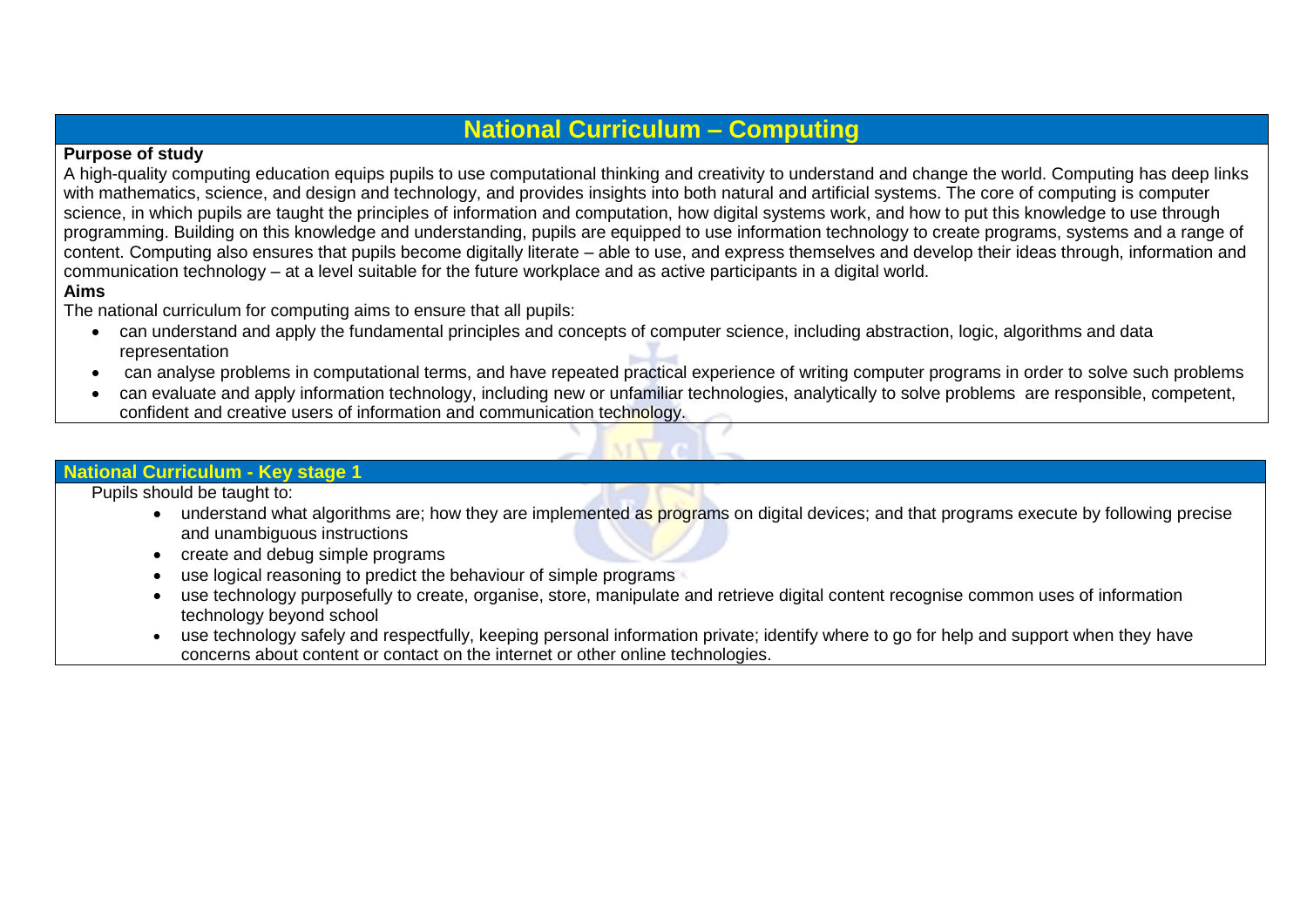|      | To Using a computer (simple)pic                                                     | <b>Beebots</b>                                                                                                                                                                                                                                                                               | Creating a program                                                                                                                                                      |
|------|-------------------------------------------------------------------------------------|----------------------------------------------------------------------------------------------------------------------------------------------------------------------------------------------------------------------------------------------------------------------------------------------|-------------------------------------------------------------------------------------------------------------------------------------------------------------------------|
| 'ear | To use technology safely and respectfully, keeping personal<br>information private  | Understand what algorithms are; how they are<br>implemented as programs on digital devices; and that<br>programs execute by following precise and<br>unambiguous instructions.                                                                                                               | Create and debug simple programs                                                                                                                                        |
|      | We are astronauts                                                                   | We are game testers                                                                                                                                                                                                                                                                          | We are zoologists                                                                                                                                                       |
| 'ear | To use technology safely and respectfully, keeping personal<br>information private. | Create and debug simple programs.<br>Use logical reasoning to predict the behaviour of<br>simple programs.<br>Understand what algorithms are; how they are<br>implemented as programs on digital devices; and that<br>programs execute by following precise and<br>unambiguous instructions. | Use technology purposefully to create, organise,<br>store, manipulate and retrieve digital content<br>recognise common uses of information technology<br>beyond school. |

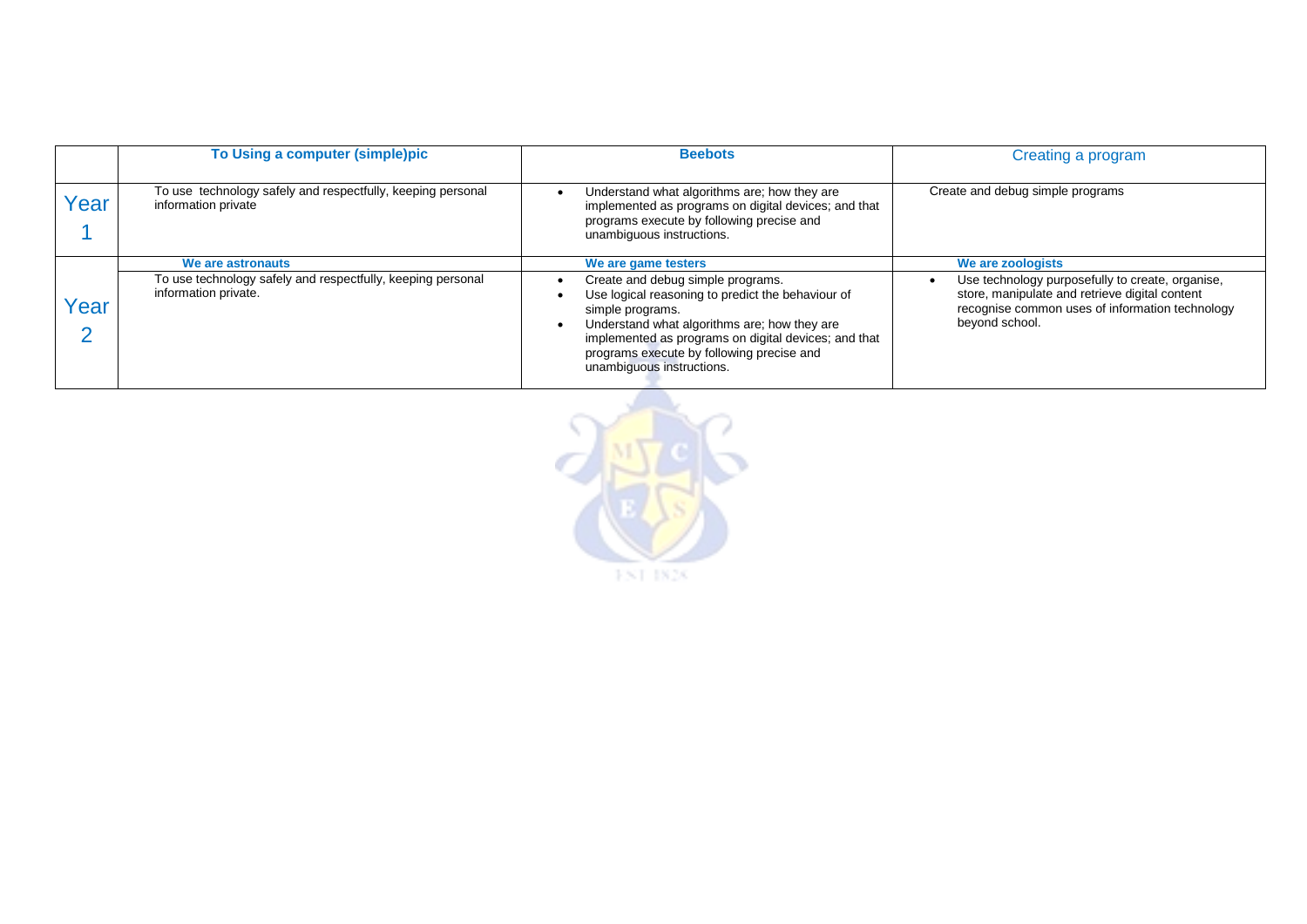## **National Curriculum - Key stage 2**

Pupils should be taught to:

- design, write and debug programs that accomplish specific goals, including controlling or simulating physical systems; solve problems by decomposing them into smaller parts
- use sequence, selection, and repetition in programs; work with variables and various forms of input and output
- use logical reasoning to explain how some simple algorithms work and to detect and correct errors in algorithms and programs
- understand computer networks including the internet; how they can provide multiple services, such as the world wide web; and the opportunities they offer for communication and collaboration
- use search technologies effectively, appreciate how results are selected and ranked,  $\ast$  and be discerning in evaluating digital content
- select, use and combine a variety of software (including internet services) on a range of digital devices to design and create a range of programs, systems and content that accomplish given goals, including collecting, analysing, evaluating and presenting data and information
- use technology safely, respectfully and responsibly; recognise acceptable/unacceptable behaviour; identify a range of ways to report concerns about content and contact.

|           | <b>We are Presenters</b>                                                                                                                                                                                                                                                                                                                                                                                                                                                                                                                                                                                                                                                                                   | <b>We are Programmers</b>                                                                                                                                                                                                                                                                                                                                                                                                                                                                                                                                                        | <b>We are Communicators</b>                                                                                                                                                                                                                                                                                                                                                                                                                                                                                                                                                                                                                                                                                                                                 |
|-----------|------------------------------------------------------------------------------------------------------------------------------------------------------------------------------------------------------------------------------------------------------------------------------------------------------------------------------------------------------------------------------------------------------------------------------------------------------------------------------------------------------------------------------------------------------------------------------------------------------------------------------------------------------------------------------------------------------------|----------------------------------------------------------------------------------------------------------------------------------------------------------------------------------------------------------------------------------------------------------------------------------------------------------------------------------------------------------------------------------------------------------------------------------------------------------------------------------------------------------------------------------------------------------------------------------|-------------------------------------------------------------------------------------------------------------------------------------------------------------------------------------------------------------------------------------------------------------------------------------------------------------------------------------------------------------------------------------------------------------------------------------------------------------------------------------------------------------------------------------------------------------------------------------------------------------------------------------------------------------------------------------------------------------------------------------------------------------|
| Year<br>3 | · I can work a video camera.<br>• I can record footage to use in my video.<br>• I can upload and edit my footage on a<br>computer.<br>• I can record an audio commentary for<br>my video.<br>• I can study sports programmes to learn<br>how they are filmed.<br>• I can record high quality footage.<br>• I can record an audio commentary with<br>useful information in it.<br>• I can export my final video in a standard<br>format.<br>• I can look at my footage and decide<br>what does and doesn't work.<br>• I can record original and interesting<br>footage.<br>• I can use and explain data in my audio<br>commentary.<br>I can use more difficult editing tools, e.g.<br>creating transitions. | • I can create a storyboard for an animation.<br>. I can include action and dialogue in my storyboard.<br>• I can write a computer program for an animation.<br>. I can put Scratch blocks in the right order.<br>• I can correct mistakes in my program.<br>• I can create sound and graphics for my animation.<br>. I can explain how my storyboard and program are linked.<br>• I can use a repeat block in my program.<br>• I can find and correct 'bugs' in my program.<br>• I can upload my animation to the Scratch website.<br>I can get ideas from the Scratch website. | • I can see how email and video conferencing work<br>on the internet.<br>• I can use email and video conferencing to<br>communicate.<br>• I can write an email and speak on video to<br>communicate with others.<br>• I can follow my school's rules and use email and<br>video conferencing safely.<br>• I can see that the internet and the web are<br>different.<br>• I can work with my partner well.<br>. I can show respect for my partner's ideas.<br>. I can let my teacher know if I am unsure about<br>something in an email.<br>• I can work independently with my partner to plan<br>our work.<br>• I can tell my partner what I think does and doesn't<br>work.<br>can explain some of the dangers of emails and<br>opening email attachments. |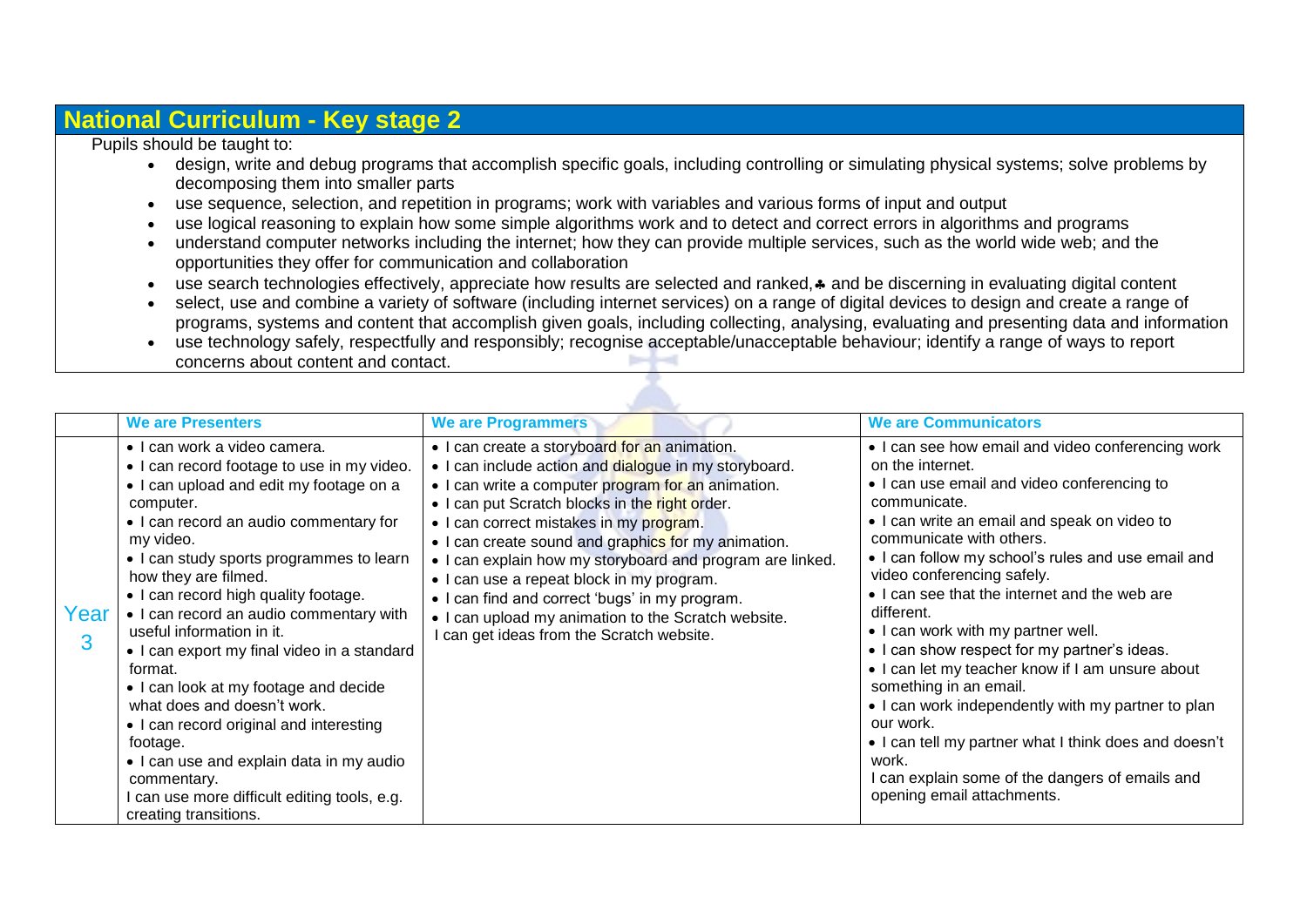|      | <b>We are Software Designers</b>              | <b>We are Toy Designers</b>                         | <b>We are Musicians</b>                               |
|------|-----------------------------------------------|-----------------------------------------------------|-------------------------------------------------------|
|      | • I can design an interactive educational     | • I can design a toy with computer-controlled input | • I can explain how technology can be used to create  |
|      | game.                                         | and output.                                         | music.                                                |
|      | • I can develop an interactive educational    | • I can write a program to show how my toy would    | • I can use sequencing software to create a piece of  |
|      | game.                                         | produce output.                                     | music.                                                |
|      | • I can put Scratch blocks in the right       | • I can use Scratch to test how input and output    | • I can record my own sound samples.                  |
|      | order.                                        | would work in my toy.                               | • I can mix sound samples to create a piece of music. |
|      | • I can use the if/then/else block correctly. | • I can use Scratch to work out why my toy may not  | • I can export the file of my piece of music in a     |
| Year | • I can use the random number block and       | work as expected.                                   | standard, compressed format.                          |
|      | use variables to work out the score.          | • I can use Scratch to create a version of my toy   | • I can explain how people listen to and buy music    |
| 4    | • I can include sound in my game.             | with computer-controlled input and output.          | through technology.                                   |
|      | • I can correct mistakes in my                | • I can use Scratch to create a version of my toy   | • I can edit sound samples.                           |
|      | game.                                         | using both mouse and keyboard input.                | • I can work on and make my piece of music better.    |
|      | • I can plan my own way to program my         | • I can find and correct 'bugs' in my program.      | • I can edit my final piece of music.                 |
|      | game.                                         | • I can explain how I find and correct 'bugs' in my | • I can use software that uses staff notation.        |
|      | • I can use a countdown timer.                | program.                                            | • I can compare creating a piece of music to creating |
|      | • I can use the mouse to control my           | • I can work out ways around problems by breaking   | a program.                                            |
|      | game.                                         | them into smaller steps.                            | • I can respect other people's copyright.             |
|      | • I can explain how the algorithm of my       |                                                     |                                                       |
|      | game works.                                   |                                                     |                                                       |

|           | <b>We are Games Developers</b>                                                                                                                                                                                                                                                                                                                                                                                                                                                                                                                                                           | <b>We are Cryptographers</b>                                                                                                                                                                                                                                                                                                                                                                                                                                                                                                                                                                                                                                                                                                                                     | <b>We are Artists</b>                                                                                                                                                                                                                                                                                                                                                                                                                                                                                                                                                                                                                                                                                          |  |  |  |  |
|-----------|------------------------------------------------------------------------------------------------------------------------------------------------------------------------------------------------------------------------------------------------------------------------------------------------------------------------------------------------------------------------------------------------------------------------------------------------------------------------------------------------------------------------------------------------------------------------------------------|------------------------------------------------------------------------------------------------------------------------------------------------------------------------------------------------------------------------------------------------------------------------------------------------------------------------------------------------------------------------------------------------------------------------------------------------------------------------------------------------------------------------------------------------------------------------------------------------------------------------------------------------------------------------------------------------------------------------------------------------------------------|----------------------------------------------------------------------------------------------------------------------------------------------------------------------------------------------------------------------------------------------------------------------------------------------------------------------------------------------------------------------------------------------------------------------------------------------------------------------------------------------------------------------------------------------------------------------------------------------------------------------------------------------------------------------------------------------------------------|--|--|--|--|
| Year<br>5 | • I can create a storyboard or diagram for an<br>algorithm for my game.<br>• I can create sound and graphics in Scratch<br>for my game.<br>• I can put instructions in the right order for<br>my game.<br>• I can find mistakes in my game.<br>• I can create and add music for my game.<br>• I can use selection and repetition in my<br>game.<br>• I can correct mistakes in my game.<br>• I can listen to my partner's ideas about my<br>game and make it better.<br>• I can add instructions to my game.<br>• I can break my game into smaller parts<br>and work on them separately. | • I can send and receive messages in Morse code and<br>semaphore.<br>• I can create and decode secret messages using the<br>Caesar and substitution ciphers.<br>• I can see how important it is to keep passwords secret.<br>• I can see how secret code needs to be used sometimes<br>when using the web.<br>. I can send and receive messages in Morse code and<br>semaphore beyond the line-of-sight.<br>• I can decode a message using the Caesar cipher without<br>knowing the letter key shift.<br>• I can see how important it is to create secure, hard-to-<br>guess passwords.<br>. I can check to see if a web page is in secret code<br>'encrypted').<br>• I can explain how Morse code and semaphore are similar<br>and different from the internet. | • I can create a tessellating pattern.<br>• I can write a program to draw a simple shapes.<br>• I can create a pattern using overlapping shapes.<br>• I can create a pattern using different repeated<br>shapes.<br>• I can create a computer-generated image of a<br>landscape.<br>• I can create a tessellating pattern using more<br>complicated shapes.<br>• I can use repetition in Scratch to draw a<br>complicated geometric shape.<br>• I can use the tile clone tool to create a pattern<br>using different kinds of shapes.<br>• I can create a computer-generated image of a<br>landscape that looks good.<br>• I can write blocks of script in Scratch to create a<br>complicated geometric shape. |  |  |  |  |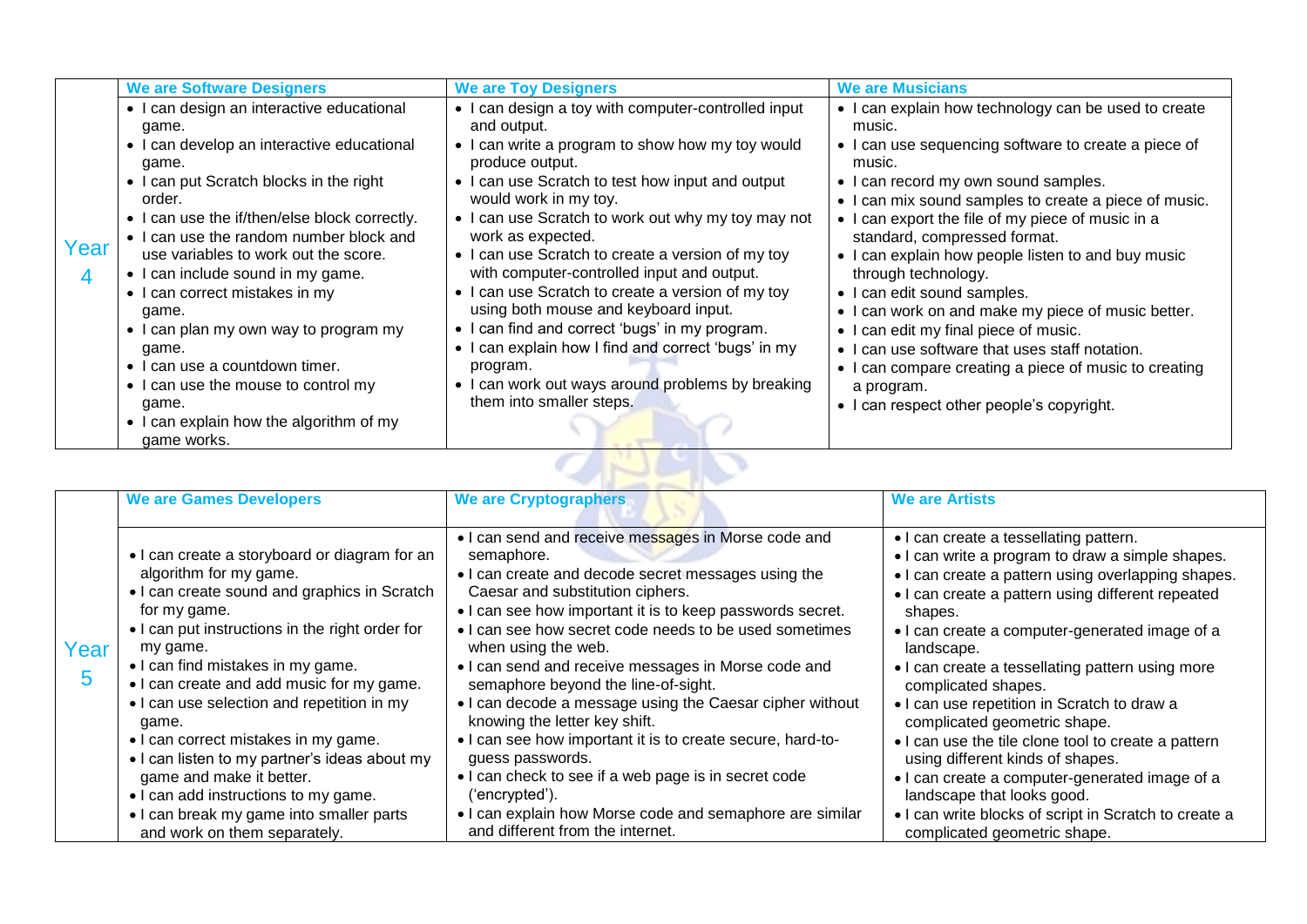| • I can animate my characters by creating<br>different graphics for them.<br>• I can use variables in my game.<br>• I can explain how my game works.<br>• I can add comments to the script of my<br>game | • I can explain the algorithm for the Caesar cipher.<br>• I can decode a message which has used a random<br>substitution cipher.<br>• I can create a secure, hard-to-guess password.<br>I can check the security certificates for a web page. | I can explain how computers create realistic<br>landscapes. |
|----------------------------------------------------------------------------------------------------------------------------------------------------------------------------------------------------------|-----------------------------------------------------------------------------------------------------------------------------------------------------------------------------------------------------------------------------------------------|-------------------------------------------------------------|
|----------------------------------------------------------------------------------------------------------------------------------------------------------------------------------------------------------|-----------------------------------------------------------------------------------------------------------------------------------------------------------------------------------------------------------------------------------------------|-------------------------------------------------------------|

|           | <b>We are App Planners</b>                                                                                                                                                                                                                                                                                                                                                                                                                                                                                                                                                                                                                                                                                                                                                                                                                                         | <b>We are Interface Designers</b>                                                                                                                                                                                                                                                                                                                                                                                                                                                                                                                                                                                                                                                                                                                                                                                                                                                                                                                                                 | <b>We are App Developers</b>                                                                                                                                                                                                                                                                                                                                                                                                                                                                                                                                                                                                                                                                                                                                                      |
|-----------|--------------------------------------------------------------------------------------------------------------------------------------------------------------------------------------------------------------------------------------------------------------------------------------------------------------------------------------------------------------------------------------------------------------------------------------------------------------------------------------------------------------------------------------------------------------------------------------------------------------------------------------------------------------------------------------------------------------------------------------------------------------------------------------------------------------------------------------------------------------------|-----------------------------------------------------------------------------------------------------------------------------------------------------------------------------------------------------------------------------------------------------------------------------------------------------------------------------------------------------------------------------------------------------------------------------------------------------------------------------------------------------------------------------------------------------------------------------------------------------------------------------------------------------------------------------------------------------------------------------------------------------------------------------------------------------------------------------------------------------------------------------------------------------------------------------------------------------------------------------------|-----------------------------------------------------------------------------------------------------------------------------------------------------------------------------------------------------------------------------------------------------------------------------------------------------------------------------------------------------------------------------------------------------------------------------------------------------------------------------------------------------------------------------------------------------------------------------------------------------------------------------------------------------------------------------------------------------------------------------------------------------------------------------------|
| Year<br>6 | • I can find geotagged photos on a map and use<br>GPS to find photos that have been geotagged.<br>• I can see that a smartphone is a computer.<br>. I can come up with interesting problems that I<br>could solve with an app.<br>• I can research apps that already exist that may<br>solve my problem.<br>. I can create and present a well-planned<br>presentation for my app.<br>• I can name and describe the inputs and outputs<br>of smartphones.<br>. I can show how apps that already exist will solve a<br>problem.<br>. I can explain how search engines order web pages<br>in a search ('Page Rank').<br>. I can explain how smartphones connect to the<br>internet through the phone network.<br>. I can explain how GPS works and how it can be<br>used in practice.<br>• I can use different types of media (e.g. video) in my<br>app presentation. | • I can sketch my ideas for the design of my<br>app.<br>• I can create screen layouts for my app using a<br>wire framing tool.<br>• I can think about how people will use my app<br>as I design it.<br>• I can see how important it is that everyone<br>should be able to use an app.<br>. I can find media assets (e.g. buttons or<br>backgrounds) for my app.<br>. I can sketch my ideas for a user-friendly<br>design of my app.<br>. I can try to design my app so that anyone<br>should be able to use it.<br>. I can create my own media assets for my<br>app.<br>• I can explain how different parts of my app will<br>work together.<br>. I can create user-friendly screen layouts for<br>my app using a wire framing tool.<br>. I can create an attractive design to suit the<br>way people will use my app.<br>• I can follow examples of good design to make<br>sure anyone can use my app.<br>can find and credit media assets I use from<br>other places correctly. | • I can create and write an algorithm for my app, and<br>convert it to a code.<br>• I can keep testing and improving the algorithm to<br>find the 'bugs' in my code.<br>. I can think through and work out where mistakes<br>are in my algorithm.<br>• I can use sequence, selection, repetition and<br>variables in my code.<br>• I can think through and work out where mistakes<br>are in my code.<br>. I can listen to and act on other people's ideas to<br>improve my code.<br>• I can think through and work out how to correct<br>mistakes in my algorithm.<br>• I can use procedures in my code.<br>• I can think through and work out how to correct<br>mistakes in my code.<br>• I can sort and deal with problems and new features<br>for my app in a sensible order. |